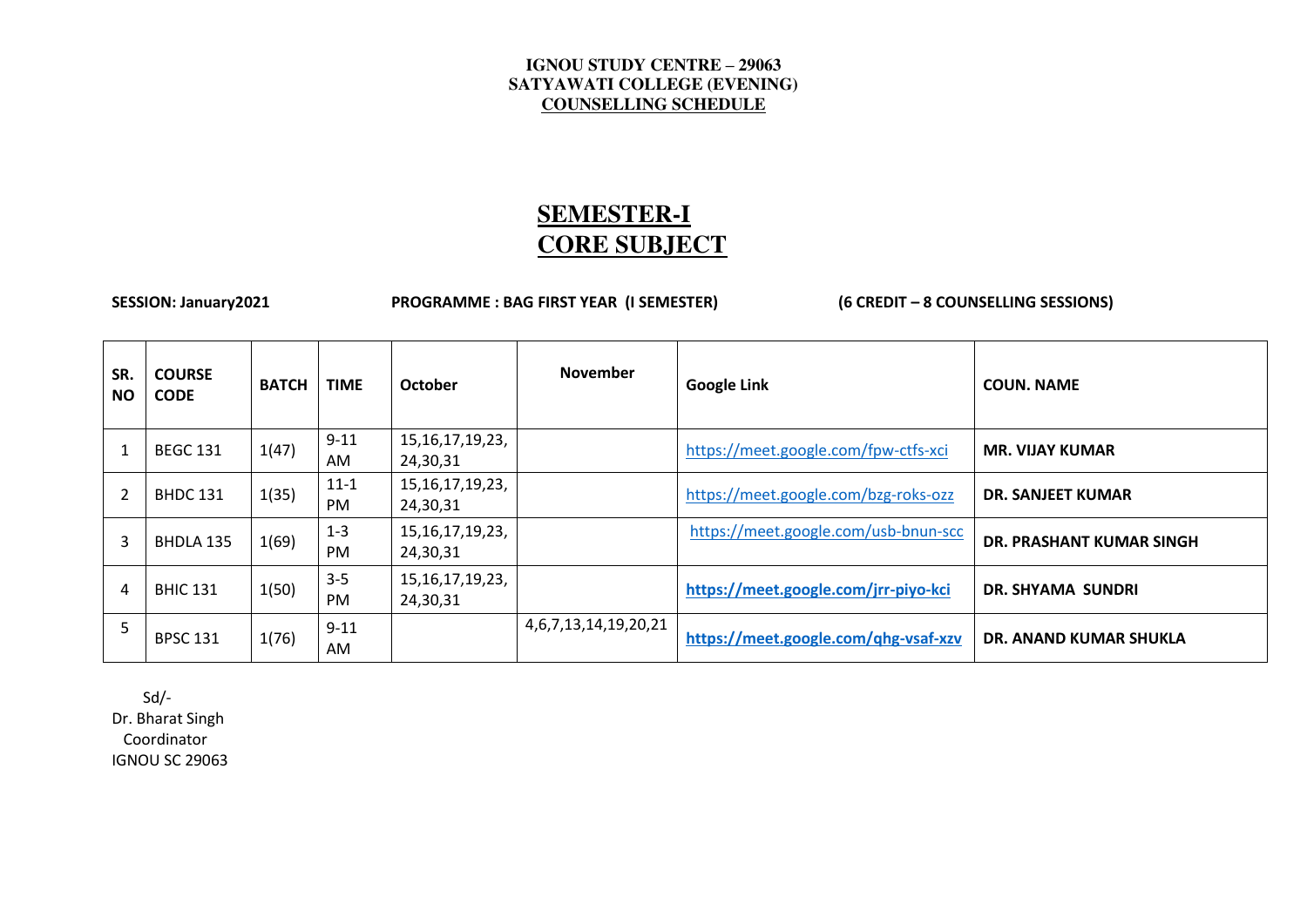# **SEMESTER –II CORE SUBJECT**

SESSION: January2021 **PROGRAMME : BAG IST YEAR (IInd SEMESTER)** (6 CREDIT – 8 COUNSELLING SESSIONS)

| SR.<br>NO. | <b>COURSE</b>   | <b>BATCH</b> | <b>TIME</b>          | <b>November</b>             | <b>December</b> | <b>GOOGLE LINK</b>                   | <b>COUN. NAME</b>                    |
|------------|-----------------|--------------|----------------------|-----------------------------|-----------------|--------------------------------------|--------------------------------------|
|            | <b>BEGC 132</b> | 1(47)        | $1 - 3$<br><b>PM</b> | 4, 6, 7, 13, 14, 19, 20, 21 |                 | https://meet.google.com/fpw-ctfs-xci | <b>MR. VIJAY Kumar</b>               |
|            | BHDC132         | 1(35)        | 3-5 Pm               | 4, 6, 7, 13, 14, 19, 20, 21 |                 | https://meet.google.com/grr-jopq-ria | DR. ARMAN ANSARI                     |
| 3          | BHIC132         | 1(50)        | 9-11AM               | 27,28                       | 4,5,11,12,18,19 | https://meet.google.com/tnf-vvkt-cbt | <b>NIDHI GAUR</b>                    |
| 4          | BPSC132         | 1(76)        | $11-1$ pm            | 27,28                       | 4,5,11,12,18,19 | https://meet.google.com/sxk-xtth-yij | <b>DR. NIHARIKA</b><br><b>SHARMA</b> |
| 5          | BHDLA136        | 1(69)        | $1-3pm$              | 27,28                       | 4,5,11,12,18,19 | https://meet.google.com/cvp-gpif-daf | <b>HIDAMB PETER</b>                  |
| 6          | BEGLA136        | 1(106)       | $1-3$ pm             | 27,28                       | 4,5,11,12,18,19 | http://meet.google.com/cbu-xpui-udw  | <b>DR. KIRAN BALA</b>                |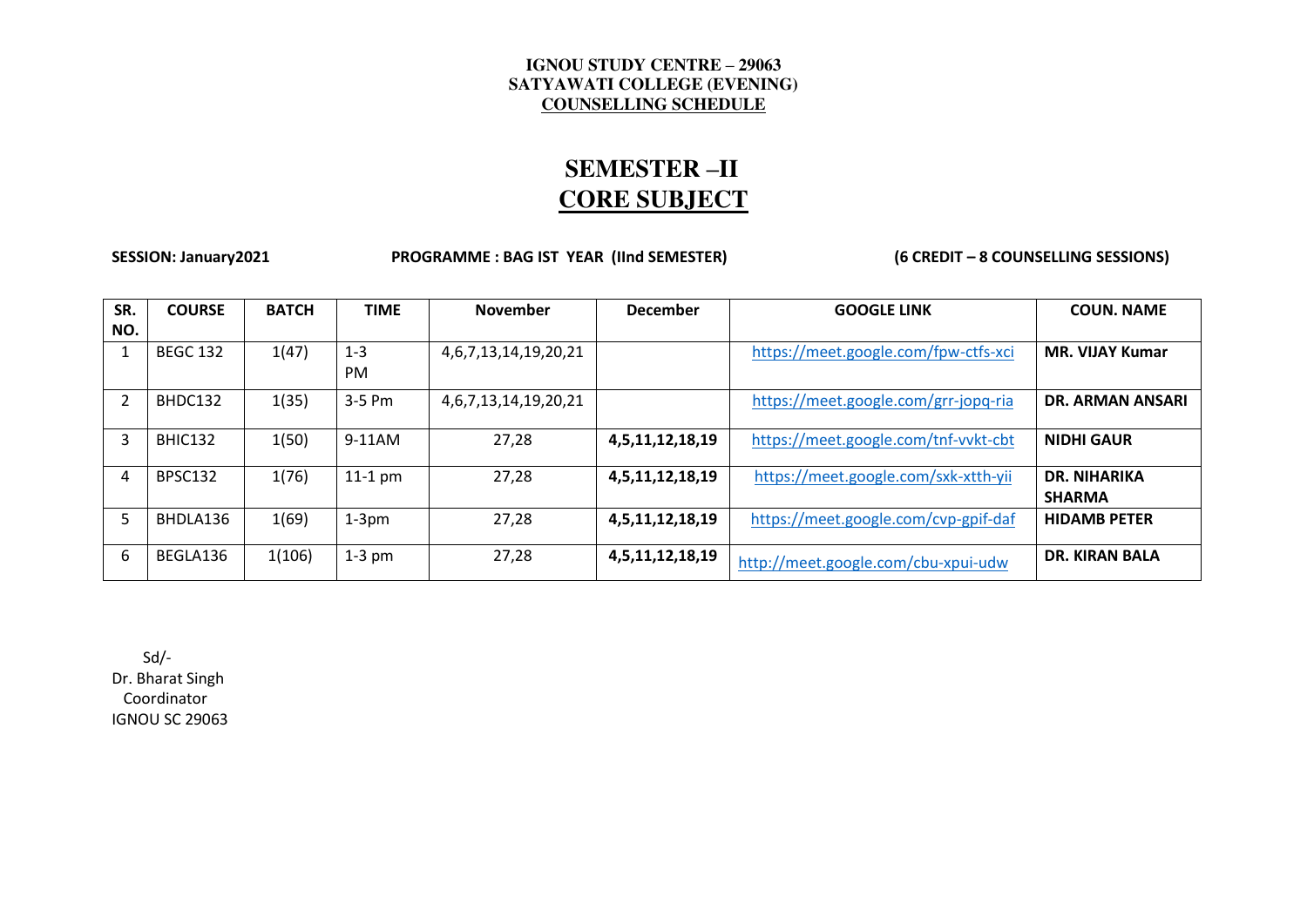### **SEMESTER - II AECC SUBJECT**

SESSION: January2021 **PROGRAMME : BAG IST YEAR (IIST SEMESTER)** (4 CREDIT – 6 COUNSELLING SESSIONS)

| SR. | <b>COURSE</b>       | <b>BATCH</b> | <b>TIME</b>      | <b>November</b> | <b>December</b> | <b>GOOGLE LINK</b>                   | <b>COUN. NAME</b>      |
|-----|---------------------|--------------|------------------|-----------------|-----------------|--------------------------------------|------------------------|
| NO. |                     |              |                  |                 |                 |                                      |                        |
|     | <b>BHDAE</b><br>182 | (46)         | $3 - 4:30$<br>pm | 27,28           | 4,5,11,12       | https://meet.google.com/mfw-weyi-rmm | DR. HIRNAYA HIMKAR     |
|     | <b>BEGAE</b><br>182 | 1(76)        | $3 - 4:30$<br>pm | 27,28           | 4,5,11,12       | https://meet.google.com/fpw-ctfs-xci | <b>MR. VIJAY KUMAR</b> |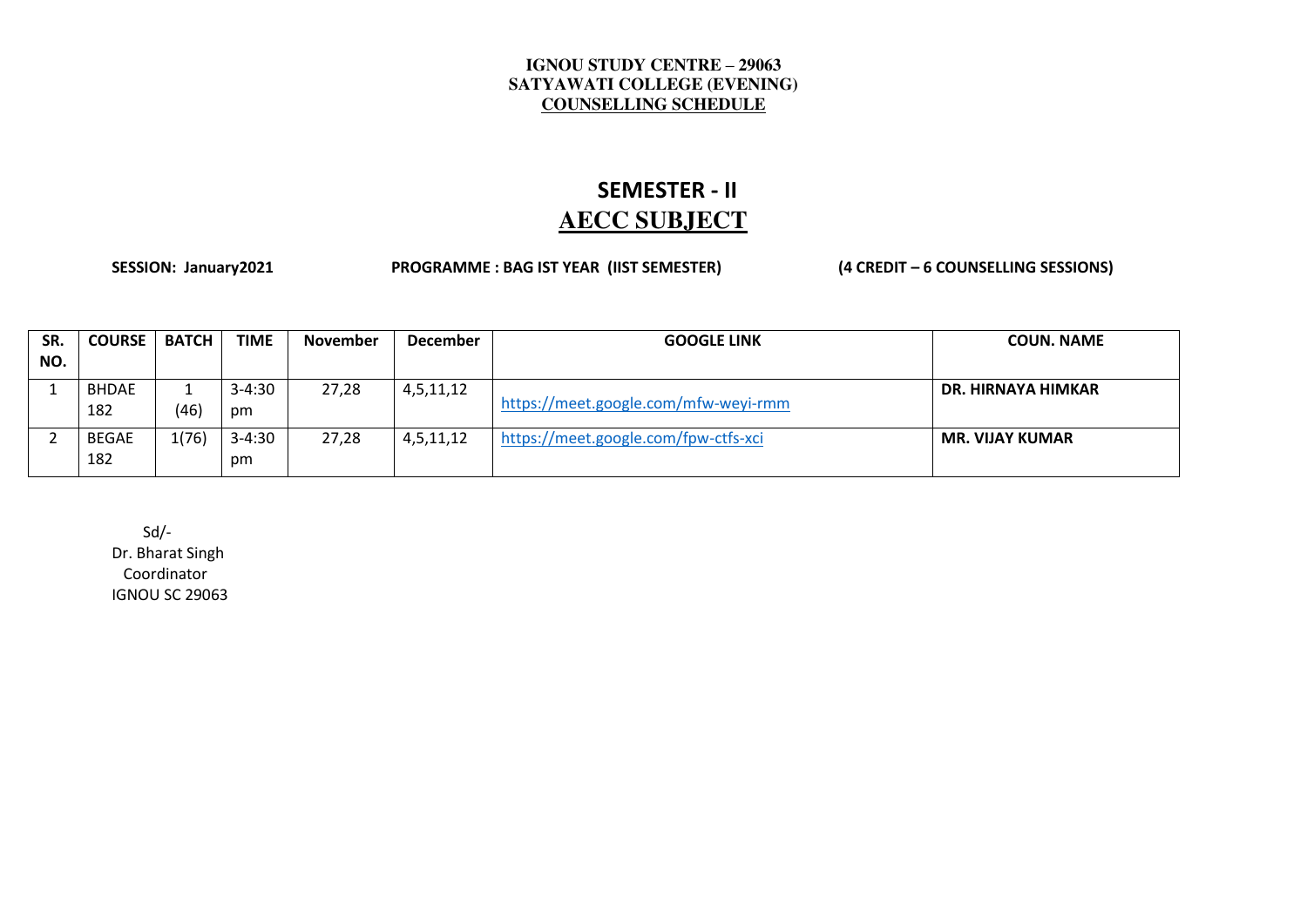SESSION: January 2021 **PROGRAMME: BAG 2nd YEAR (IIIrd SEM.)** (6 CREDIT – 8 COUNSELLING SESSIONS)

| SR.<br>ΝO      | <b>COURSE</b><br><b>CODE</b> | <b>BATCH</b> | <b>TIME</b>    | <b>October</b><br>Date         | <b>Google Link</b>                   | <b>COUN. NAME</b>                      |
|----------------|------------------------------|--------------|----------------|--------------------------------|--------------------------------------|----------------------------------------|
| 1              | BHDC133                      | 1(88)        | 9am To<br>11am | 15, 16, 17, 19, 23, 24, 30, 31 | meet.google.com/dow-xaac-cid         | DR. RAGHUVENDRA PRATAP<br><b>SINGH</b> |
| $\overline{2}$ | BHIC133                      | 1(83)        | 11am To<br>1pm | 15, 16, 17, 19, 23, 24, 30, 31 | https://meet.google.com/jrr-piyo-kci | DR. SHYAMA SUNDRI                      |
| 3              | <b>BPSC133</b>               | 1(200)       | 1pm To<br>3pm  | 15, 16, 17, 19, 23, 24, 30, 31 | https://meet.google.com/jxd-bjpy-qff | <b>DURGESH VERMA</b>                   |
| 4              | BHDLA137                     | 1(156)       | 3pm to 5pm     | 15, 16, 17, 19, 23, 24, 30, 31 | https://meet.google.com/cvp-gpif-daf | <b>HIDAMB PETER</b>                    |
| 5              | BEGLA137                     | 1(53)        | 3pm to 5pm     | 15, 16, 17, 19, 23, 24, 30, 31 | http://meet.google.com/cbu-xpui-udw  | <b>DR. KIRAN BALA</b>                  |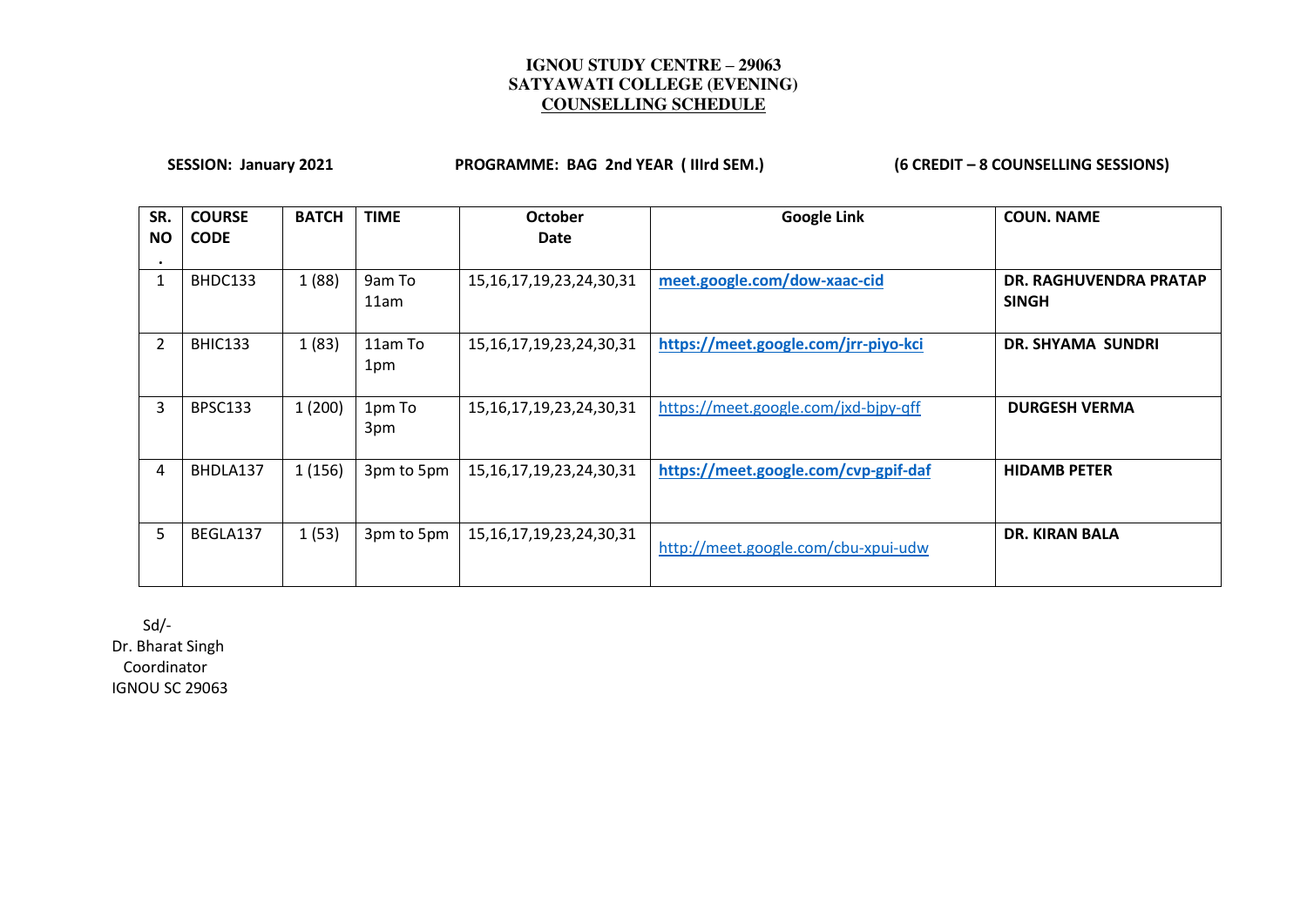SESSION: January2021 **PROGRAMME: BAG 2nd YEAR (IVth SEM.)** (6 CREDIT – 8 COUNSELLING SESSIONS)

| SR. | <b>COURSE</b>  | <b>BATCH</b> | <b>TIME</b> | <b>November</b>         | <b>Google Link</b>                              | <b>COUN. NAME</b>                       |
|-----|----------------|--------------|-------------|-------------------------|-------------------------------------------------|-----------------------------------------|
| NO. | <b>CODE</b>    |              |             | Date                    |                                                 |                                         |
| 1   | BHDC134        | 1(88)        | 9am to 11am | 04,06,07,13,14,19,20,21 | https://meet.google.com/usn-isyy-ani            | <b>DR. SUNITA DEVI</b>                  |
| 2   | BHIC134        | 1(82)        | 11am to 1pm | 04,06,07,13,14,19,20,21 | https://meet.google.com/knp-gwxq-<br><u>jwn</u> | <b>DR. RAVI SHANKAR</b><br><b>SINGH</b> |
| 3   | <b>BPSC134</b> | 1(67)        | 1pm to 3pm  | 04,06,07,13,14,19,20,21 | https://meet.google.com/sqk-ndzg-xga            | <b>DR. ASHUTOSH</b><br><b>KUMAR</b>     |
| 4   | BPAC134        | 1(87)        | 3pm to 5pm  | 04,06,07,13,14,19,20,21 | https://meet.google.com/ogg-mvmr-<br><u>iyk</u> | <b>NITISH KUMAR</b>                     |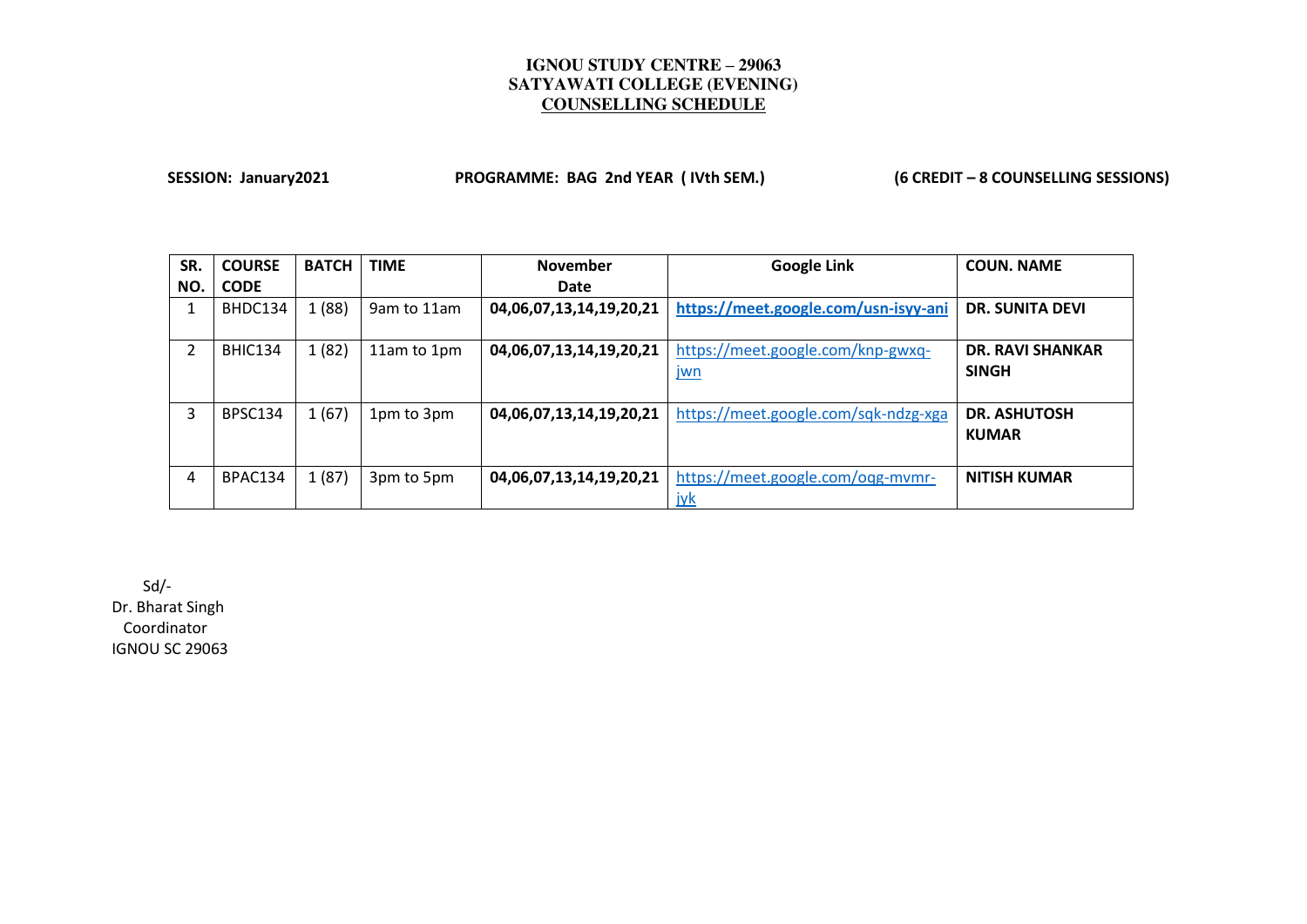SESSION: January 2021 **PROGRAMME: BAG 2nd YEAR (IVth SEM.)** (6 CREDIT – 8 COUNSELLING SESSIONS)

| SR. | <b>COURSE</b> | <b>BATCH</b> | <b>TIME</b>    | <b>November</b> | <b>December</b> | <b>Google Link</b>                       | <b>COUN. NAME</b>                   |
|-----|---------------|--------------|----------------|-----------------|-----------------|------------------------------------------|-------------------------------------|
| NO. | <b>CODE</b>   |              |                |                 |                 |                                          |                                     |
|     | BEGLA138      | 1(119)       | 9am to<br>11am | 27,28           | 4,5,11,12,18,19 | https://meet.google.com/fpw-ctfs-xci     | <b>MR. VIJAY KUMAR</b>              |
|     | BHDLA137      | 1(156)       | 11am to<br>1pm | 2728            | 4,5,11,12,18,19 | https://meet.google.com/mfw-weyi-<br>rmm | <b>DR. HIRNAYA</b><br><b>HIMKAR</b> |
|     | BEGS183       | 1(114)       | 1pm to 3pm     | 27,28,          | 4, 5, 11        | https://meet.google.com/vph-avhb-<br>aim | <b>DR. RAJANI GUPTA</b>             |